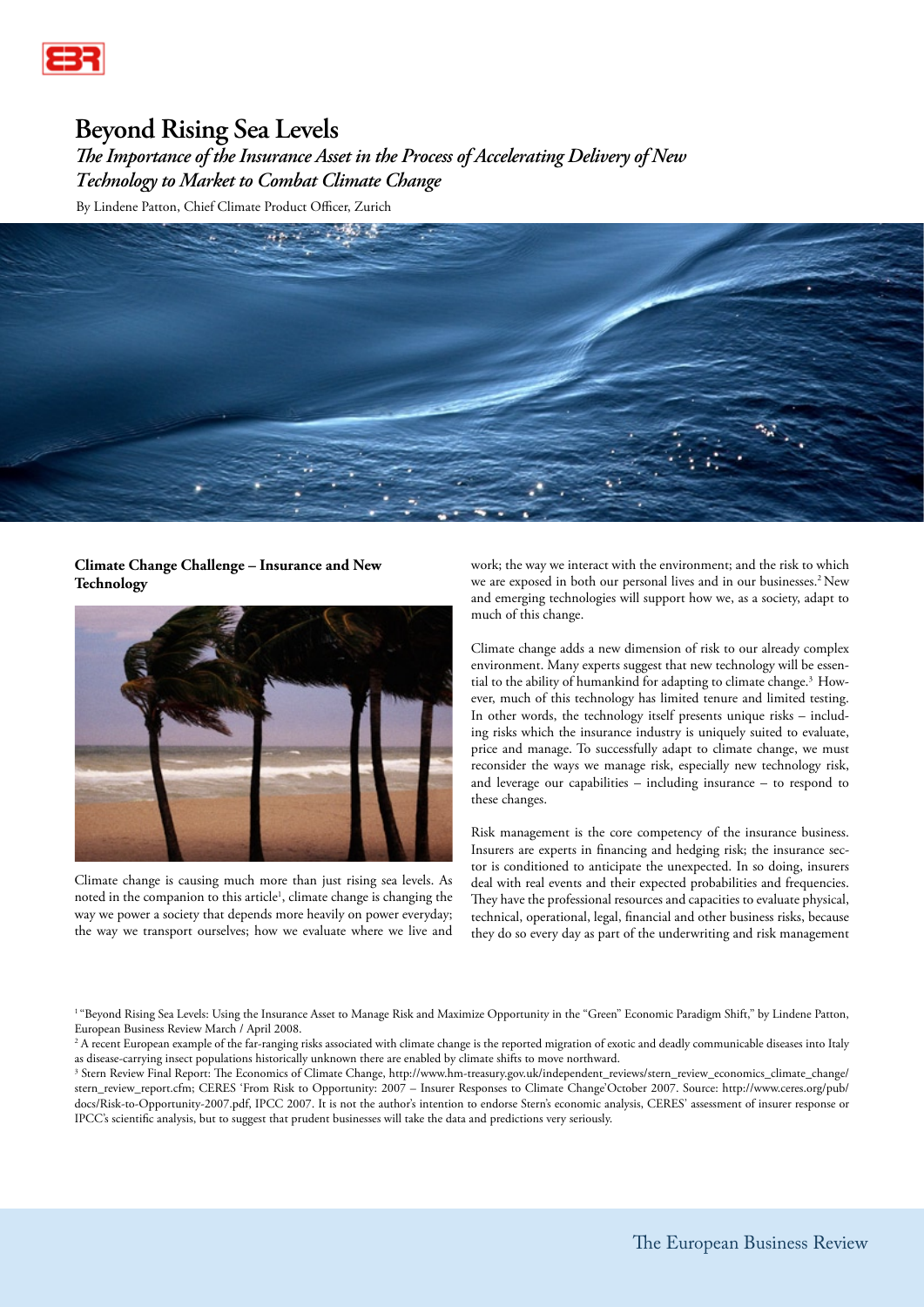

#### process.

Insurance is best used as a preventative risk management tool. Yet many stakeholders tend to focus on insurance only in reaction to events that have occurred and resulted in conditions that exceed societal abilities to manage e.g., Hurricane Katrina and flood insurance, the anthrax scare and bioterrorism insurance, Enron and D&O warranties, etc. Such events may be infrequent and may not affect individuals directly – but in the aggregate, the frequency and severity can be substantial.<sup>4</sup> When such events occur is the point-in-time when an insured needs coverage, and when insurance must deliver. The application of insurance in general, and the inclusion of appropriately qualified insurers with necessary specialty skills, only on an ex post (after-the-fact) basis, tend to result in market distortions and adverse policy decisions. Insurance should be included in the public policy dialogue at the outset as part of the multidisciplinary group evaluating the risk and sustainability of policy choices designed to ensure an economically efficient recourse on climate change technologies. These policies must appropriately weigh costs and benefits within a comprehensive framework that accounts for economic and financial market implications, as well as the welfare of societies.<sup>5</sup>

While often taken for granted, insurance is the tool upon which business and individuals implicitly rely to mitigate their risk exposures. Insurance is an important economic shock absorber.



Insurance has a unique role to play in mitigating the risks of climate change. Insurers, like nowhere else in the public or private sector, have the data and professional skills necessary to evaluate and price risk. Insurers have the ability to help stakeholders navigate the unknown – areas of low-frequency but high-severity risks, such as those posed by climate change e.g., naturally occurring events (hurricane, flood, wildfire) potentially aggravated by human activity. Moreover, insurers have the ability to send price signals that inform policyholders and investors about the opportunity when the likely risk occurrence of a particular event is so high as to make other actions – such as change of building codes, land use restrictions or operational controls, in combination with or in lieu of pure risk transfer insurance – the most cost effective and economically viable solutions.

Insurers have a history of success in providing data to support the prove up of the appropriate use and deployment of life-saving, life-enhancing and environmentally protective technologies.<sup>6</sup> Climate change presents the same opportunity to leverage the insurance industry's capabilities, especially in the deployment of new technologies. **To ignore price signals sent by the insurance industry is to risk deployment of unsustainable or inefficient technologies in an effort to adapt to climate change.**

This article will discuss the current public dialogue with respect to the need for new technology to adapt to climate change, articulate the role of insurance in the process to improve efficacy and efficiency, and distill an underwriter's approach to, or considerations in evaluation of such technologies. Specific examples of an underwriter's approach to the insurability analysis for such new technologies will also be provided.

## **Current Public Dialogue About New Technology and Climate Change**

## **The Need**

The current public dialogue about climate change emphasizes the importance of getting new technology deployed to reduce greenhouse gas  $(GHG)$  emissions. The Stern final report<sup>7</sup>, the Intergovernmental Panel on Climate Change report<sup>8</sup>, the Electric Power Research Institute<sup>9</sup> and the International Energy Agency<sup>10</sup> all identify the importance of new technology in meeting the climate change challenge of bringing the Earth back from the "tipping point."<sup>11</sup>

4 Insurance Information Institution states incurred losses for the P/C industry of \$275 billion on average and \$2.2 trillion in aggregate from 2000-2007, see "A Firm Foundation: The Insurance Industry and Its Contribution to Society" presented at St. Johns University, New York, New York, April 10, 2008.. <sup>5</sup> "Beyond Rising Sea Levels: Using the Insurance Asset to Manage Risk and Maximize Opportunity in the "Green" Economic Paradigm Shift", European Business Review March / April 2008.

 $^{\rm 6}$  The Hotel Motel Fire Safety Act is fine example of how insurance and insurance premiums can play a critical role in advancing public policy, in this case improving public safety. Hotel and motel owners who installed sprinklers in response to the aforementioned law realized a savings in insurance premiums that fully offset the cost of installing sprinklers. The installation of sprinklers ultimately saves lives and money for the insured. Further, the insurance industry has developed products to insure a wide variety of environmental remediation technologies, and as environmental financial assurance pursuant to 40 C.F.R. § 264.140-146 (2007). Many other examples exist.

7 http://www.hm-treasury.gov.uk/independent\_reviews/stern\_review\_economics\_climate\_change/stern\_review\_report.cfm

It is not the author's intention to endorse Stern's economic analysis, but to suggest that prudent businesses will take the data and predictions very seriously. 8 IPCC 2007. It is not the author's intention to endorse IPCC's scientific analysis, but to suggest that prudent businesses will take the data and predictions very

seriously. 9 "The Power to Reduce CO2 Emissions: The Full Portfolio", discussion paper prepared for the EPRI 2007 Summer Seminar Series, prepared by Evan Mill, Ph.D. for the EPRI Energy Technology Assessment Center.

<sup>10</sup> Statement to the 13th Conference of Parties to the UNFCCC, Mr. Nobuo Tanaka, Executive Director, International Energy Agency, December 2007.

<sup>11</sup> The need to cut GHG emissions in half by 2050 was articulated and posited as a "tipping point that could lead to intolerable impacts on human well-being...," by a "Confronting Climate Change: Avoiding the Unmanageable and Managing the Unavoidable," United Nations Foundation, Sigma Xi, the Scientific Research Society report. February 2007; see www.unfoundation.org/files/pdf/2007/SEG\_ExecSumm.pdf http://www.usatoday.com/tech/science/2007-02-27-global-warming\_x.htm and http://www.theaustralian.news.com.au/story/0,20867,21102081-601,00.html. It is not the author's intention to endorse these scientific analyses, but to suggest that prudent businesses will take the data and predictions very seriously.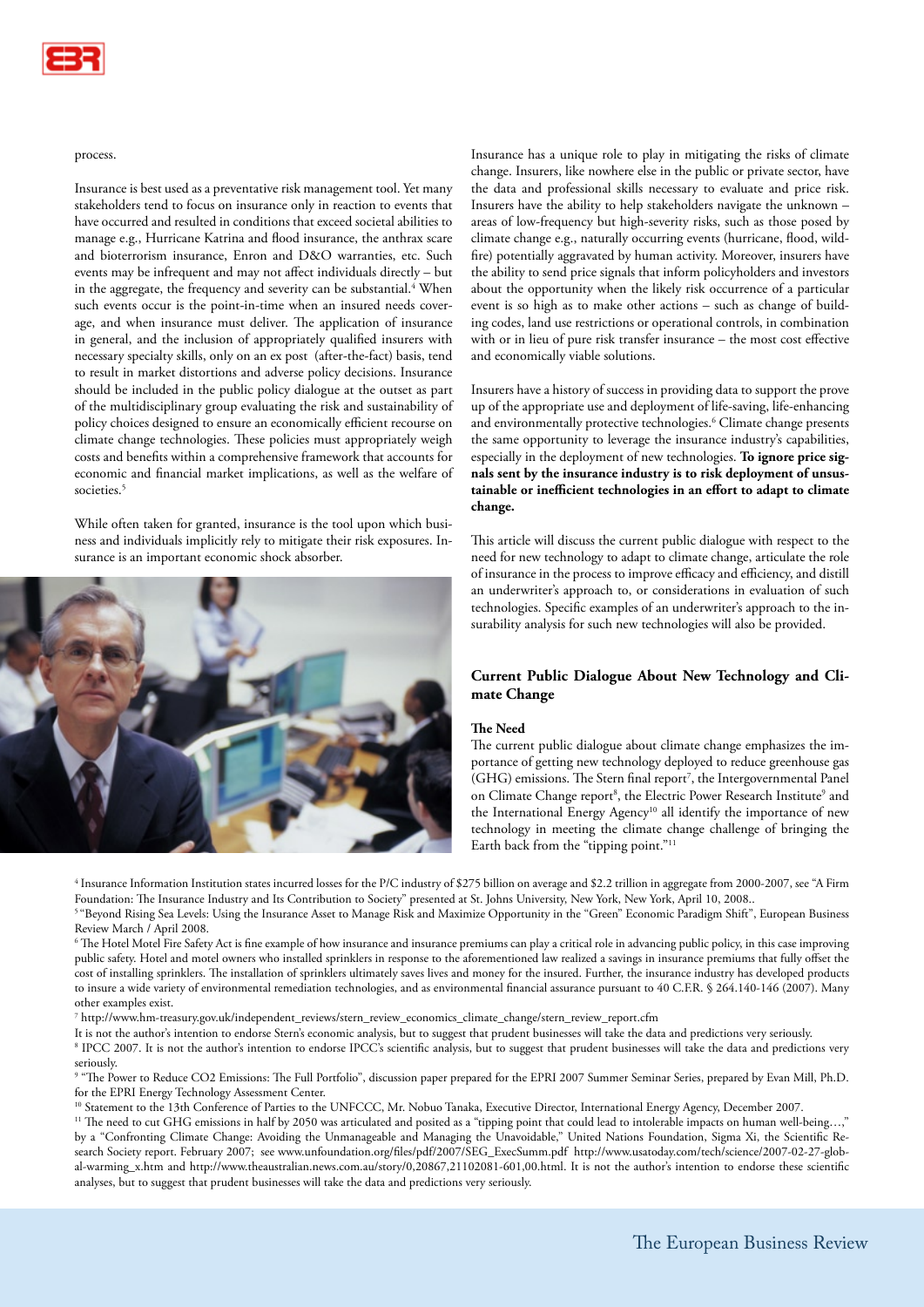

## **The Risks**

The public dialogue about risks of new technology tends to be superficial – overly simplistic and lacking in specificity. To assure efficiency and sustainability, the dialogue about the risks associated with new technologies must be improved and conducted at a more granular level. Only when sufficient granularity in the discussion of risks related to each new technology is achieved can appropriate risk management solutions and appropriate public policies (where necessary) be devised. Risks must be identified, categorized and analyzed with respect to the cause of loss in developing economically efficient solutions that are also reasonable, responsible and responsive.

If risk is not appropriately characterized, inappropriate policy solutions result, which ignore relevant market forces, create the potential for long-term dependency, foster economic inefficiency and aggravate the risk of environmental harm – all of which are unsustainable conditions. A possible framework for approaching such analyses might be to categorize risks by the damages which emerge if such events were to manifest:

- 1. Third-party bodily injury
- 2. Third-party property damage
- 3. First-party property damage
- 4. First-party economic loss

However, such a framework tends to be overly legal and not easily translated or linked to reality in terms of operational activities, experiential data or risk mitigation options. An alternate approach might be to organize risks with respect to operational activities:

- 1. Design risks
- 2. Supply-chain risks
- 3. Performance failure
- 4. Operational exceedances and failures
- 5. Operational interruptions (first-party property damages due to fire, wind, flood, earthquake and the like)
- 6. Financing risk / investment risk
- 7. Credit risk
- 8. Counter-party risk
- 9. Cross-border political risk
- 10. Regulatory / in country political risk

The above approach focuses on the operational aspects of risk but not on the cause of loss. Yet another approach to risk analysis might be to identify the exposed assets and the risk of loss. In fact, there are a multitude of options for approaching risk analysis, many of which are beyond the scope of this article.

Many approaches to risk analysis are possible. The key is to assure that

the appropriate analysis is used for the technology under discussion, and the analysis itself is comprehensive and granular. Only when risks are parsed and defined appropriately can one determine what mechanisms are most effective and economically efficient to manage such risks. In the specific case of climate change, an objective of risk analysis should be to inform the policy debate and promote appropriate, sustainable technologies to reduce GHG emissions.

## **Insurability Analysis: Underwriting of New Technology**

Many risks can be insured, for a price. At issue, however, is whether all risks warrant insurance. Sustainability dictates that the use of insurance as a risk management technique must be weighed carefully. Insurers should be careful not to assume risks aggravated by moral hazard (the incentive to act in a manner that created a risk of loss to gain the insured benefit or failure to act in a manner to mitigate such risk to gain the insured benefit).<sup>12</sup> As an example, one generally cannot insure a building for more than its value – as doing so may create the potential for the insured to gain as the result of a total loss and puts in place a moral hazard.

Proper risk analysis must focus on all relevant conditions – including activities under the control of the potential insured – as well as those externalities that are immutable and those imposed by the rule of law or the marketplace. As such, proper risk analysis of a new technology focuses not just on the technology itself, but upon the environmental and societal system into which it will be deployed.



<sup>12</sup> The insurance policy should not be structured in a manner such that the insured is in a better position in the event of loss than the insured would have been in the absence of loss, especially where the insured is in control of activities and conditions that could mitigate the risk of loss.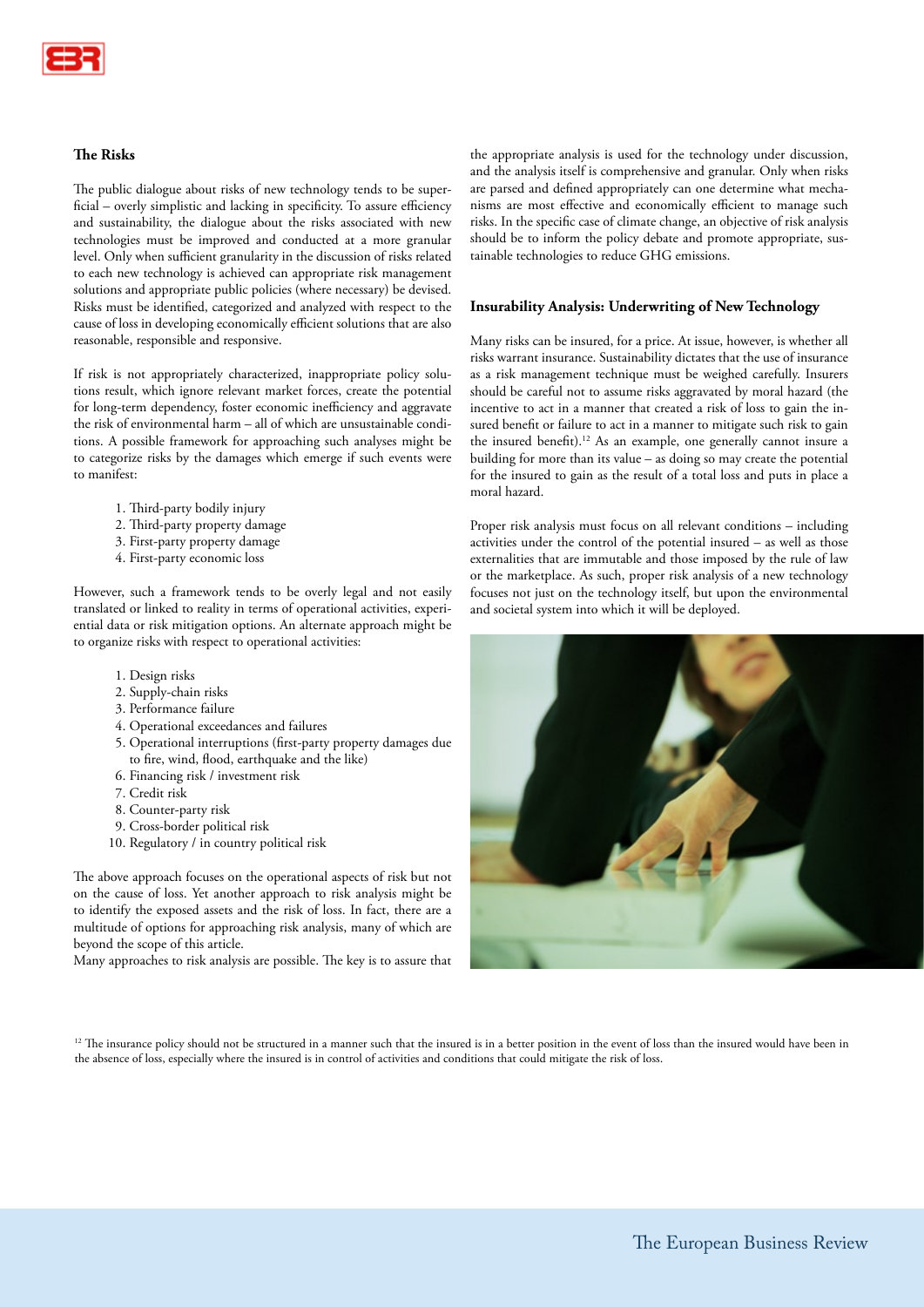

Issues of feasibility range from concept to execution – from the overall business plan, financing and pro forma cash flow to the dependence upon subsidies, any applicable regulatory environment and market analysis. Collectively, these considerations underpin the functionality of and life-cycle issues attendant to the technology itself.

# **Technology Risk**

An underwriter will look to the fundamentals of the technology itself when undertaking risk analysis. Technical specialists are assigned (such as engineers, geologists, chemists or the like) to develop an understanding of the technology's functionality and its potential failure points.



The underwriter will ask for testing and performance data, including the conditions of performance – especially scale. In the area of technology, scalability presents substantial risk for many reasons, including – but not limited to – basic theory extensions, specific chemical or physical behavioral changes associated with volume or environmental factors (such as temperature or humidity) and supply-chain risks, to name a few.

Consideration must be given to what will happen if the technology does not perform as expected. Questions to consider include:

- Who might be injured or damaged if a performance failure occurs?
- What could be done to mitigate that injury or damage?
- What if the technology is used for an activity differing from its intended purpose?
- Is such an alternate use likely?
- Does the alternate use create risk more or less risk than its originally intended purpose?
- Is there a warning against such use?

And, ultimately, with respect to the analysis of this technology in isolation, does the underwriter believe it is sufficiently reliable to put capital at risk on the technology? Specifically, are the risks associated with the technology truly fortuitous? Have reasonable risk mitigants been integrated within the technology process (including areas as simple as having sufficient cash flow to make adjustments in the technology to respond to local conditions or induced-performance issues), or are the risks associated with the technology and its performance so significant that the risks attendant therewith are, in fact, not fortuitous – but rather are certain.

## **Representation: Advertising and Warranty Risks**

After the underwriter has a fundamental understanding of the technology, consideration must be given to the relationship between the technology and associated representations and warranties – to determine what part, if any, of that risk may be insured. Generally, warranty risks remain with the business,<sup>13</sup> while risks of advertising injury or misrepresentation may be insured to one degree or another. That said, risk transfer insurance is designed to respond to fortuitous events, not to known losses. As such, if the representations or warranties are overzealous or inconsistent with what the underwriter understands to be true about the technology or believes such verities are inconsistent, the underwriter will decline to insure the risk.

## **Supply Chain / Capacity and Surge Demand Concerns**

The underwriter also must consider risks that could interrupt production and delivery – commonly referred to as business interruption – to the degree such risks are assumed by the insurance contract. In addition, the supply-chain risk may also manifest in a claim circumstance, when the new technology must be repaired or replaced after a policytriggering event (such as a fire or storm).

The underwriter must look at the sales plan and the capacity of those in the supply chain and repair chain to determine what is possible under various scenarios. Key questions to be considered include:

- How can the technology be repaired?
- How many suppliers exist?
- How many pieces could be repaired or delivered new in the event of a catastrophic storm event?
- Can the insurer rely on the existing chain? Is any redundancy built in?
- Do special steps need to be addressed in the process of the applicant business or persons or by the insurer to mitigate this risk?
- To make the technology supply-chain risk worthy, what expense will be required and by whom should it be incurred?
- Is such mitigation possible with sufficient certainty to argue for putting capital at risk for this technology by the insurer?

<sup>13</sup> Warranties are generally contractual liabilities. Limited warranties provide specified remedies in the event of failure. Performance failure, which is the most prevalent risk associated with warranty, is the province of surety or financial guarantee – a core risk of the business itself; a contract liability, credit risk and / or investment risk – and is not the business of insurance.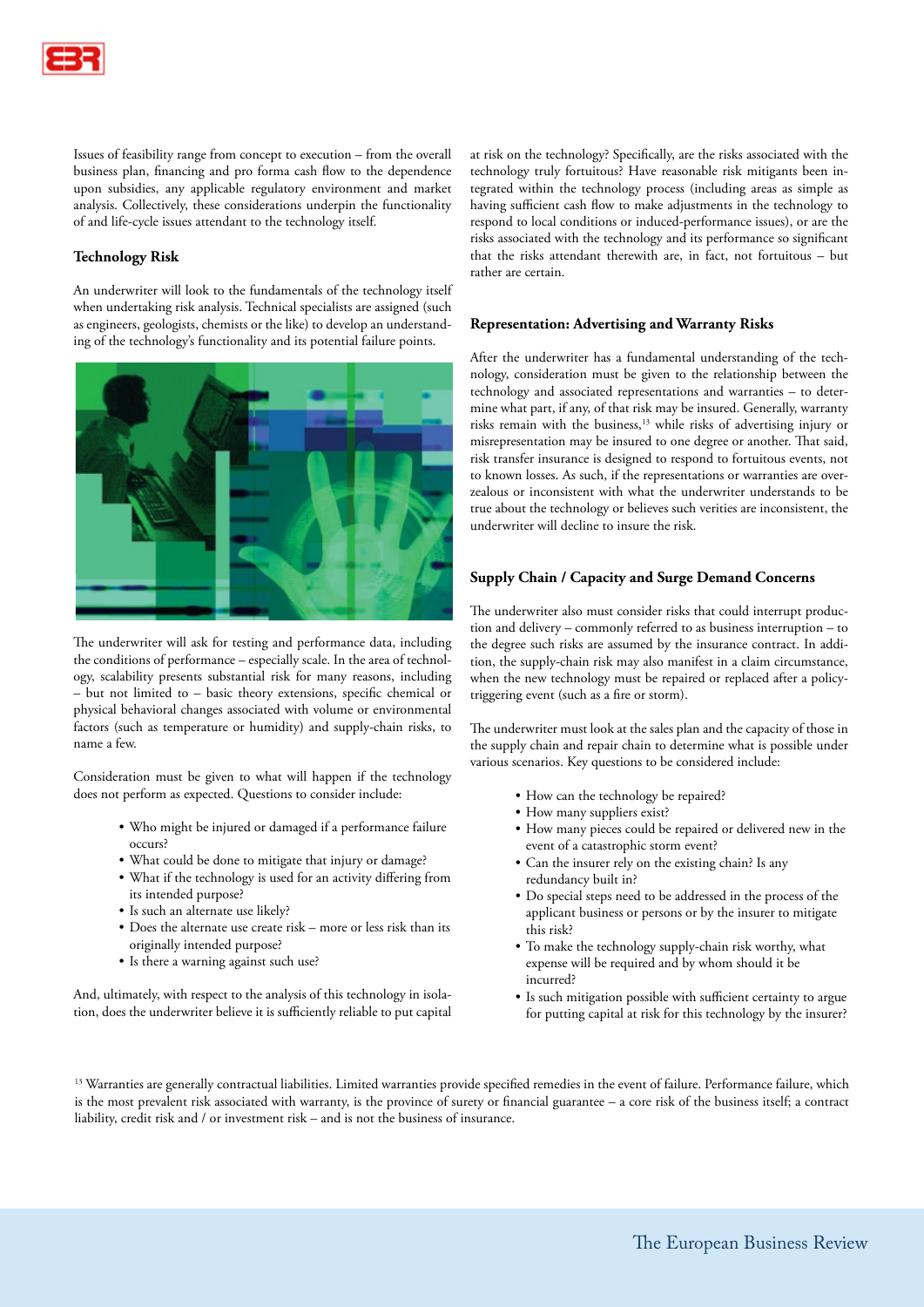

# **Life-Cycle Issues**

#### *Disposal. Trash. Waste.*

No one likes to think about their new technology generating waste, becoming trash or requiring disposal, but such considerations are critical to an underwriter. Further, in some jurisdictions and for particular types of technologies such considerations are mandatory.<sup>14</sup> The underwriter must determine if there is a challenge with the disposal:

- Can a damaged item be recycled?
- Where can disposal occur?
- During the process of damage or disposal, is pollution possible? Probable?
- Can that risk be insured, or must it be excluded?
- Can the insurance include coverage relevant to liabilities to recycling and disposal? Must an exclusion or other limitation be applied?

# **Risks Posed by Existing Laws: Risks of Consumer Protections, Prohibitions, Unrecognized Rights, Subsidy and Indemnity**

Certain laws may create special standards of care or liability for delivery of specific products or services.15 Similarly, in certain cases, the law may limit the liability for delivery of specified products or services.<sup>16</sup> Some laws may prohibit certain actions.17 Much regulation and law is focused on the delivery of what are deemed "essential services" –including power, water and transit systems. They are deemed essential services precisely because the constant and consistent delivery of such services is essential to preserve the normal working order of advanced economies and social order.

 In fact, most essential service delivery paradigms (business models) were designed around:

- (a) the weather patterns prevalent at the time of design, including predictable changes at the time for 100-year periods; and
- (b) continued reliance on fossil fuel.
- 

Because many of the effects of climate change impact weather patterns, and because much of the new technology that is the focus of attempts to reduce GHG emissions is focused on alternative energy, essential services are impacted, and the current policy and regulatory structure present critical considerations of underwriting risk.

Many of the laws applicable to essential services are directed to consumer protection, especially pricing protection and safety. In the power area, fossil fuel pricing is the default basis (reference point) in most developed economies for these laws. Many of the new technologies are

more expensive on a per-kilowatt-hour basis than the equivalent fossil fuel source. As a consequence, deployment of the new technologies may not be permissible under the rate approval process without legal change or subsidy. However, ill-crafted or overly broad subsidy structures can do more than merely provide price supports; they can unwittingly mask highly risky and / or unsustainable technologies.

Furthermore, because these essential services assume that fossil fuels – and the materials associated with that raw material chain – are central commodities of great importance for governments, businesses and citizens, the allocation of rights related to the energy services product chain is focused thusly. Rights related to mining of fossil fuels, related mineral rights and right-of-ways are well defined. The law currently does not address many rights related to other energy products and service supply and delivery chains. As such, the sustainability of a new technology dependent upon access to, or ownership of physical quasicommodities – like sunlight, wind or wave action that are not now reliably defined as property rights - may be impacted by interference as others attempt to access these quasi-commodities under the laudable guise of mitigating the effects of climate change – with questionable redress. For example:



- A wind farm off the coast of waterfront property that clouds an otherwise unobstructed natural view may have the unintended consequence of devaluing the individual property asset, while fostering macro-societal benefits of mitigating climate change impacts.
- If a business places a turbine in front of another party's turbine and takes or alters the wind in front of the first turbine, has a right been violated?

<sup>&</sup>lt;sup>14</sup> EU Directives 2002/95/EC and 2002/96/EC, Waste Electrical and Electronic Equipment.

<sup>&</sup>lt;sup>15</sup> See generally, "Restatement of Law Third, Torts: Products Liability," American Law Institute, 1998.

<sup>&</sup>lt;sup>16</sup> See specific municipal utility codes in the United States in general. See also "Utility Provider Liability for Electrical Power Failure: Implications for Interdependent Critical Infrastructure," Brown, Chang and McDaniels, The Electricity Journal, Vol 19, Issue 5, June 2006. However, limitations are not universal.

<sup>&</sup>lt;sup>17</sup> Some utilities may be prohibited by their charter or other authorizing documents from providing services outside a specified geographic area. In the event of water scarcity, such restrictions could impede the ability to share resources in a way which is different from the sharing possible under the national power grid systems.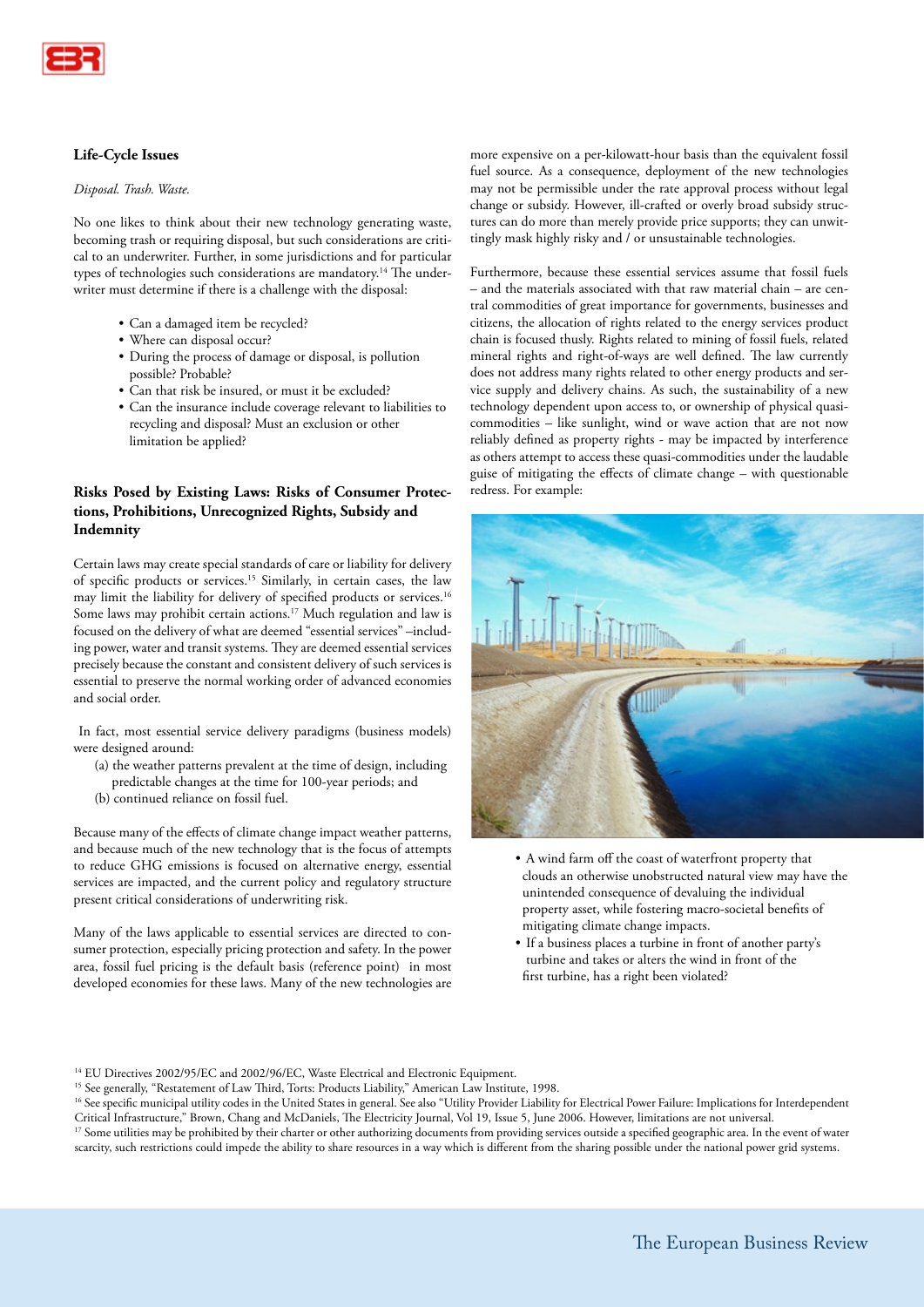

Subsidy will not mitigate either of these risks; only recognitions of the actual quasi-commodity as a property right in and of itself will mitigate this risk. Thus, the underwriter faced with these risks must determine what would happen to the business if such interference were to occur, claims for damages were lodged, and how such claims might impact the insured liability or property risks. In fact, much of the risk posed by the lack of property rights may be more important as an uninsurable first-party investment risk, with relevance only to consequential risks to insured first- and third-party risks.

Upon analysis of the types of legal conditions set forth above, the underwriter can decide whether to support the initial financing decision and put capital at risk.

## **Risks Posed by Public Policy Demands and New Laws**

To address the unique challenges posed by the deployment of new and emerging technologies designed to reduce GHG emissions, the law in most jurisdictions must be amended to address the rights relevant to each technology. As noted above, property rights issues may require address, as may many other issues.

Much of the public debate surrounding the issue of technological advancements to mitigate the adverse impacts of climate change focuses on a single word: liability. Yet, few are willing to define what is meant by liability in the context of climate change. In fact, many technology purveyors and potential users assert that indemnity for third-party liability protection is essential before they can move forward. However, the dialogue fails to identify protection for what type of event or cause of loss must be addressed by insurance. Or, if the dialogue does focus on protection, the request is often for broad-form third-party liability protection with intimations of concern related to unlimited environmental liability that is, as yet, not clearly defined.

In fact, the discussion about needs for legal change would be much more valuable, and would result in a much greater likelihood of the promotion and success of sustainable new technology, if the discussion were more granular and involved appropriately qualified insurers to assist with such risk qualification. Without inclusion of the insurance community in these dialogues, the potential for price and liability supports (possibly in the form of subsidies) may yield the development and deployment of unsustainable technologies that likely will fail in the long-run or exist only at very high social and economic costs.

As an example, much is being said about "cleaner coal" technologies, such as carbon capture and sequestration (CCS), requiring governmental subsidy to move forward. The dialogue has proceeded as if all CCS are risk neutral on a relative basis – meaning that all CCS processes are the same and produce the same risk profile. In fact, not all CCS are created equal. Risk parsing can help identify which processes have substantial data available to evaluate environmental health and safety risks – and which have incomplete or unsubstantiated information. Some CCS approaches have substantial scale data through modeling and analogy, while others have little or none. Risk mitigation requirements to qualify for insurability may be different as a result of the specific technology and the specific physical conditions. Insurance premiums will reflect those costs - e.g., risk price indications. As such, the risks associated with certain types of CCS may make it more expensive than other types. Only when the granular analysis is done can a public-policy maker determine what, if any, type of incentive or subsidy is truly required to make delivery of this technology to the consumer most like the fossil-fuel baseline – not just in short-term kilowatt-hour pricing terms, but in terms of overall long-term risk.

The eventual structure and value of a price subsidy is also of concern to the underwriter. In theory, underwriters will generally find production tax credits to create less operational risk and greater sustainability than investment tax credits. Why? Production tax credits create incentives for owners to fix modest problems to assure the "lights stay on" so to speak – thus keeping the production operations going. By contrast, investment tax credits – depending upon their absolute monetary value – may disincline investors to infuse cash to fix modest operational problems and continue operations. In specific cases, the underwriter may find investment and production tax credits have no effect on risk profiles for the project. The devil is in the details, and to date the dialogues have been sorely lacking details.

Indemnity structures<sup>18</sup> generally send zero-dollar price signals to the indemnified party with respect to risk. In other words, the indemnified party is told to ignore the risk for which it is indemnified within the scheme and not to account for it or apply money to it in its business planning. As such, underwriters are very wary of indemnities, and generally do not like to put capital at risk where an indemnity could increase the risk or void economic incentive to mitigate such risk.

In all cases, subsidies may result in odd effects involving anything ranging from basic facility construction quality to safety to supply-chain risks, due to market forces and other externalities. As such, underwriters must decide whether to put capital at risk for the new technology in a subsidized environment.

In the case of new technologies designed to reduce GHG emissions, even those that are sustainable from an underwriting perspective may require some level of high attachment point, oftentimes very high attachment point, excess indemnity structures due to capacity or tenor limitations of the insurance industry. However, great care should be taken in the development of laws with indemnity, because such laws may result in the promotion of socially or economically unsustainable or inefficient technologies.

The above dialogue can be repeated for most new technologies in the climate change area. Risk must be considered in the development of supporting public policy, especially subsidies, to assure promotion of the most sustainable technologies – scientifically and economically speaking. The insurance industry has data and unique professional skills that should be included in the dialogue to ensure the most efficient, practical and effective result.

<sup>18</sup> Where no charge is made for the indemnity – or where the charge is artificially capped or bears no actuarially quantified relationship to the risk indemnified.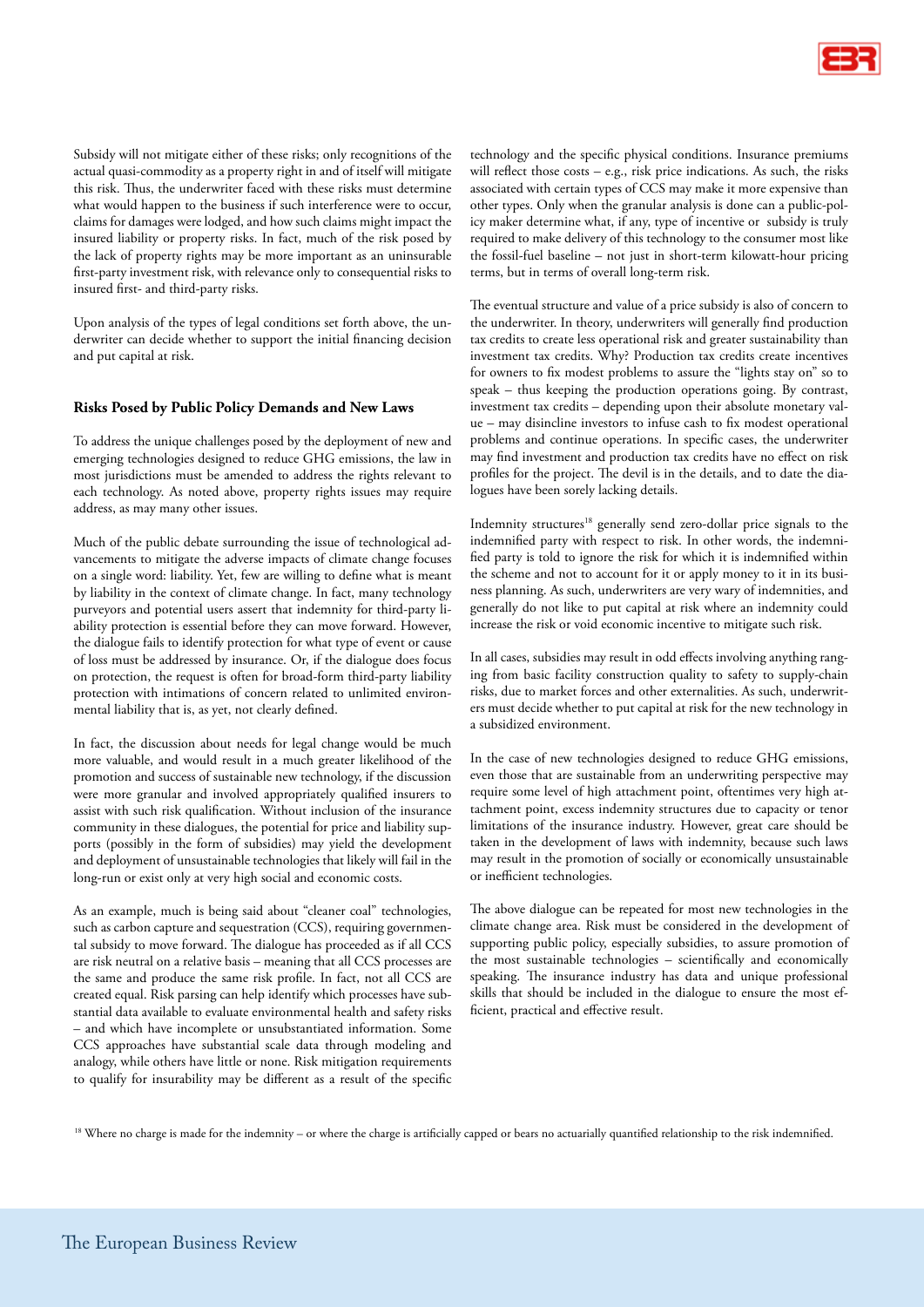

# **Practical Applications and Examples of Insurance for New / Green Technologies**

Insurance is being used today, quietly in most cases, to actively facilitate delivery of so-called "green" technologies – those focused broadly on environmental sustainability, as well as those specifically focused on GHG emission reductions. The discussion below provides insight into the underwriting structure of selected technologies and processes.

## **Green Buildings – LEED Certifications**

Insurers have been supporting the design and development of materials and the design and construction of buildings that have sustainability characteristics, and which foster "green" development. Specifically, the insurance community has evaluated risk and extended coverage for:

- Errors and omissions / professional liability for architects
- and engineers
- General liability
- Builder's risk
- Workers' compensation coverage for associated projects.

In fact, although these coverages have been offered as long as green buildings have been around<sup>19</sup> (because financiers of such projects and buyers will not loan funds or purchase the building without insurance coverage for the design and construction activities). The public has not made the link between these efforts and climate change until recently – with the associated frenzied interest in green buildings. With the recent public spotlight focused on green buildings, several insurers have announced the availability of coverages for related projects – in some cases, for the second time – because the time is now ripe and stakeholders are paying attention.

The insurance industry is moving toward green building wrap-up programs, which are analogues to traditional wrap-up programs. Essentially, wrap-up programs permit all parties to collectively procure insurance on a construction site and thereby derive associated risk management benefits (alignment of interests) and concomitant price efficiencies in the form of reduced premiums – as compared with likely higher premiums for independently procured insurance for each party.

The insurance industry works closely with design and construction industry professionals and building trades to evaluate the risks of each new design and associated materials, and agree upon risk mitigation techniques that are a predicate to coverage. To that end, the role of the insurance industry as a market-based tool to provide price indicators for risk is evident, and continues working today.

As an example, green roofs have been touted as a means for reducing storm water run-off, thus increasing energy efficiencies and creating urban wildlife refuges. While underwriters see all these benefits, they also realize the weight of such structures is significant and must be addressed during building design. Before insuring the projects, underwriters will confirm that structural compatibility has been evaluated and deemed safe.

The integrity of the roof is also dependent upon liners to keep moisture from seeping into the building. This structural component is also of interest to the underwriter. Why? Because liners leak. Experience with landfills confirms this fact. Even the best-lined systems have the potential to leak under fortuitous circumstances. As such, the underwriter may require certain construction components (secondary containment and / or collection systems) to be included in the structure as a riskmitigation technique.

The underwriter recognizes that urban wildlife may populate the roof, but what some consider wildlife, others consider pests – whether plant or animal. As such, the underwriter must consider the possibility that someone operating the roof may at some point in time think about applying, or actually apply, herbicides or pesticides to the roof – risking pollution of storm water that escapes the system. To mitigate such risk, operating instructions to direct against use of such pesticides / herbicides might be appropriate and a condition to insurability, or the underwriter may choose to exclude pollution liability coverage altogether.



Where green buildings seek to incorporate alternative energy sources, subsidies are generally involved. As a result, adoption of such technology has been slow – due to price and business-model complexity resulting from the subsidies. (See following alternative energy section.)

The insurance industry is now moving toward and executing on green re-build extensions – products that permit rebuilding of, and payment for, damaged structures using building techniques and materials that would qualify for point award under the United States Green Building Council (USGBC) Leadership in Energy and Environmental Design (LEED) certification program. Some carriers have formally announced such coverage, while others have simply offered it without fanfare. In each case, great care is taken in evaluation of the associated techniques and technologies to assure the suite of sustainability and business risks are appropriately managed and addressed in deployment of such green programs.

## **Disaster Resilience – the Sleeping Giant of Sustainability**

Disaster-resilient characteristics of building and community construction (and operation) are crucial in the context of climate change. In fact, disaster resilience confers the ultimate sustainability characteristic in the context of climate change – that is, better protection against the physical manifestations of increased frequency and severity of storms: high winds and lots of water. Disaster resilience includes activities as diverse as emergency preparedness, specialized roof attachment

19 CERES 'From Risk to Opportunity: 2007 – Insurer Responses to Climate Change'October 2007. Source: http://www.ceres.org/pub/docs/Risk-to-Opportunity-2007.pdf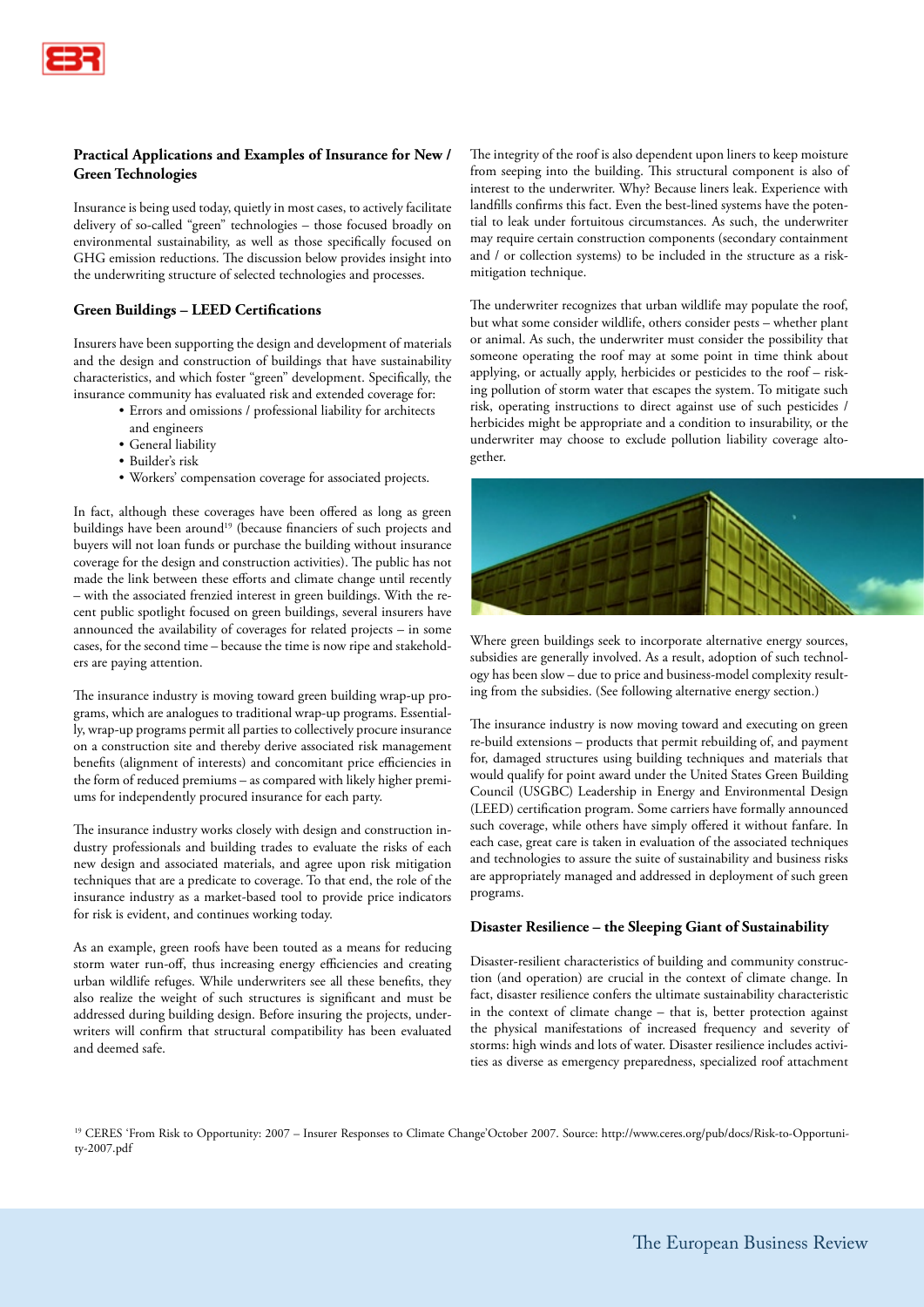

techniques and missile-resistant window coatings. Disaster resilience minimizes, and in some instances eliminates, property damage and tends to reduce morbidity, mortality and economic disruption.

Unfortunately, disaster resilience is not generally associated with being green, and has not been integrated to any great extent in the sustainability dialogue. However, it should be.

Disaster-resilient structures and communities survive stronger storms. Furthermore, in the event of disaster, emergency-preparedness plans strive to make recovery more organized and efficient, thus reducing the incident and materiality of damage claims and reducing the loss of life. If structures and communities are damaged less often, they are, by definition, more sustainable. They require fewer building materials (less to re-build) and fewer relocations, and benefit from lower morbidity and mortality rates. Such savings translate not only into less disruptive and more humane practices but also into true dollar savings –which the insurance industry can transmit as price signals in reduced premium charges. Greater disaster resilience should equate to lower premiums . . . which equates to financial savings for use in additional sustainability improvement efforts. The challenge is that disaster resilience is expensive. Infrastructure and building changes are costly. Community organization is expensive. Insurers are not the only beneficiaries of the risk reduction achieved by disaster resilience; the public and many uninsured activities are also protected. Thus because insurers are but one affected party and insurance cannot provide price reductions that cover the entire cost of the disaster resilience – because more than insured risks benefit.

The insurance industry is now working with non-governmental organizations to try to get disaster resilience recognized formally as a sustainability characteristic. But, what is really needed, because of the public benefit, is for public-policy makers to continue implementing changes to building codes and land-use plans to achieve true sustainability<sup>20</sup> – preferably in a manner that permits market forces to establish economic incentives without precluding such through regulation. Further research on the links between disaster resilience, energy savings and off-grid power systems might also help solve this conundrum with the most market-driven participation possible.



#### **Alternative Energy**

Energy systems and technologies using fuel sources other than fossil fuels have been around for decades – some much longer.



Wind power, solar power, hydropower, geothermal and biomass systems are being insured as this article is being written. Each alternative energy power process has different experience in the competitive market with fossil fuels. Some of these power systems have been the subject of subsidies of various types during various governmental administrations and under various sovereigns. The viability of each process has tracked directly with its competitiveness vis-à-vis fossil fuel, and the functionality of proffered price supports or subsidies.

Many challenges exist when evaluating risks for alternative energy. Generally, the technologies themselves perform the function of producing power. The core issues of risk and concern tend to be associated with subsidies, the price competitiveness of the technology as compared with fossil fuel options and the laws defining associated rights.

Today, wind power project commitments blow with the wind of tax subsidy. When subsidies near their legal term and require re-up, new project starts halt. Underwriters must weigh the possible risks of stoppage carefully with respect to consequential covered first- and thirdparty damages that can occur when disuse occurs. Wind rights are an emerging issue:

 • What if someone builds a structure that blocks the wind necessary to run the turbine? Is that actionable?

 • How can the underwriter assure that the risk of stoppage is mitigated and / or understood with respect to insured damages associated therewith?

Like wind, solar power benefits from a subsidy. Solar power remains more expensive than fossil fuel generated power. Risks are different, however, as most subsidies are investment tax credit-based (see earlier section). Solar rights present certain issues:

 • What if someone or something blocks the sun necessary to drive the power system? Is that actionable?

<sup>20</sup> See www.disastersafety.org for information about the work of the Institute for Business and Home Safety.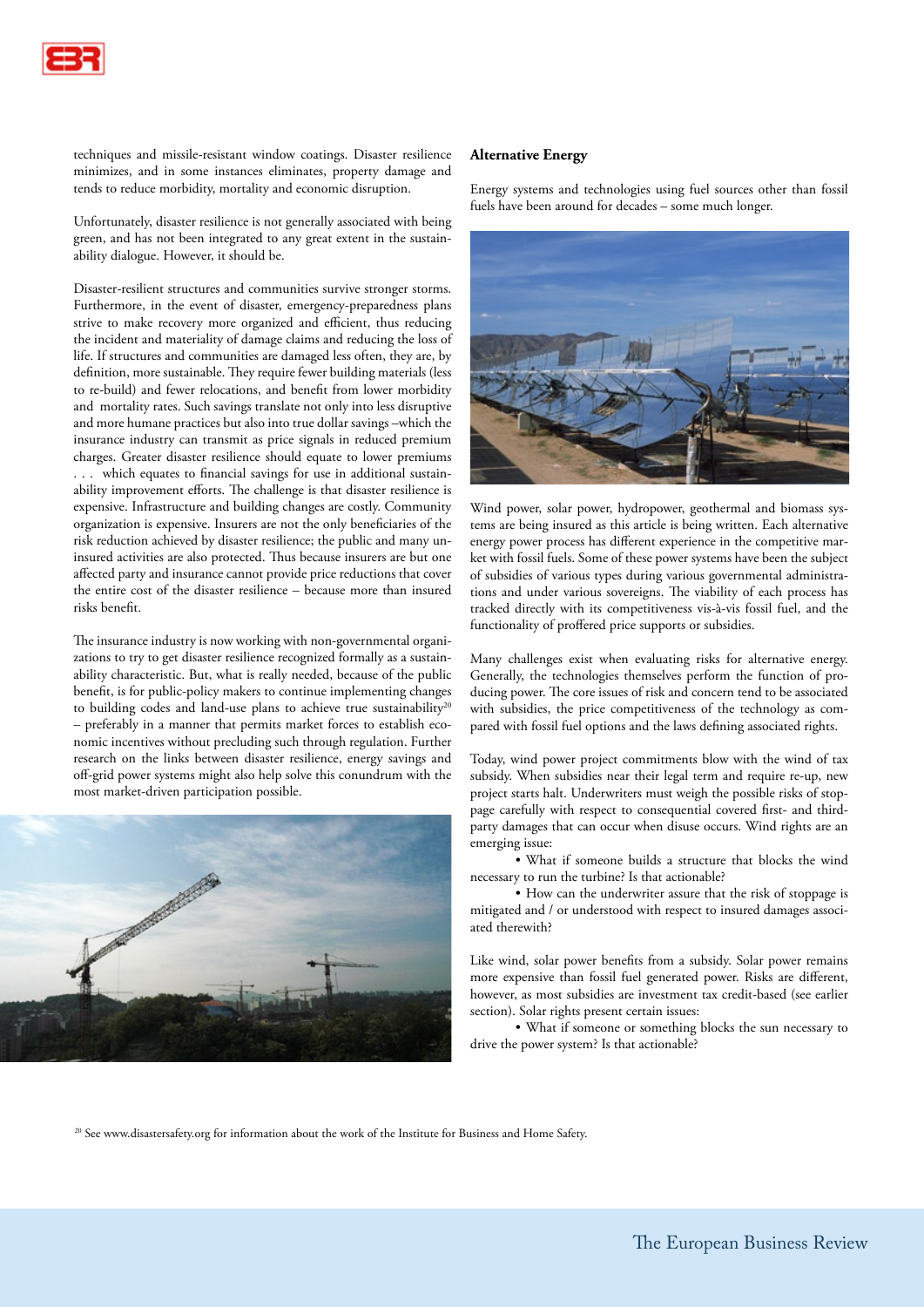

 • How can the underwriter assure that the risk of stoppage is mitigated and / or understood with respect to insured damages associated therewith?

Such questions must be answered before the underwriter will put capital at risk.21

That said, it is fair to say that the insurance industry is quite prepared to underwrite and is actually insuring these technologies today. Moreover, the insurance sector is well-prepared to support decentralization efforts that are considered of importance in the energy area – that is, supporting off-grid decentralized power to improve capacity, disaster resilience and sustainability.

In the area of alternative energy, decisions to decline specific types of technology are often driven by concerns related to the stability of the business model with respect to physical, legal and public policy externalities, rather than the technology itself.

#### **Water Scarcity**



The availability of plentiful water near existing population centers is a significant concern. The availability of clean and plentiful water is typically a highly regulated essential service in developed economies. Most developed economies choose to centrally manage water in areas of concentrated population using a public, quasi-public or highly regulated private utility.

Much of the technology response to water scarcity involves local management and treatment – e.g., storm water recovery and re-use, treatment at the tap, etc. These technologies are being insured now.

The risks of greatest challenge in this area are not the technology, but the regulation. Regulation may prevent transport of water outside of that respective authority's geographic boundary. In other words, water operates on a theory exactly reverse to that of a power grid. Furthermore, there are very real public health concerns related to letting individuals decide whether to treat locally – because a decision not to treat could have significant morbidity and / or mortality consequences that are both socially and economically disruptive.

Thus, although insurers are willing and able to insure storm water recovery and reuse programs with existing specialty products (primarily through pollution coverage products), the feasibility of implementation is affected by public-policy externalities. The underwriting qualifications for such programs are likely to be similar to those requirements that might be imposed by a regulator in controlling public-health risks.

Insurability of water treatment for potable water uses is also possible, and such technology is insured now under the currently centralized schemes in developed economies. Extension of such coverage to local and at-the-tap treatments systems in developed economies creates both technology and legal challenges. Water treatment technologies for use immediately prior to consumption exist and are insured today. Issues are present with respect to immediate scalability for deployment. Public policy decisions related to water scarcity and water management may well be a central component of our society's response to climate change. Experts note that drought is one of the most prominent features of past climatic changes. New technologies such as water reclamation at wastewater treatment facilities and desalinization projects will be critical in meeting these new water challenges, and insurance can and should play a role in sorting out the application of these technologies.

#### **Cleaner Coal: Carbon Capture and Sequestration**

Many see the continued use of coal as an economic reality and, in the light of climate change, believe it is important to focus on technologies that can reduce GHG emissions associated therewith. CCS is one of those technologies. However, as noted earlier, CCS is not one technology – it is a family of field practices employing certain technologies for underground injection of CO2 as a supercritical fluid derived from coal-fired power plant operations.

First and foremost, for underwriting purposes, one must understand the composition of the gas stream at the capture point, which varies by power plant production process. Then, the underwriter must understand the transportation risk, if any. Next, an understanding of the injection process, the locus of injection and placement, and eventual sequestration into a subsurface confinement zone are essential.

Some subsurface injection processes have substantial data available to evaluate environmental health and safety risks – while others have little information. Some CCS approaches have substantial scale data through analogy, while others have little or none.

 $21$  A full discussion of the risks associated with all types of alternative energy is far beyond the scope of this paper.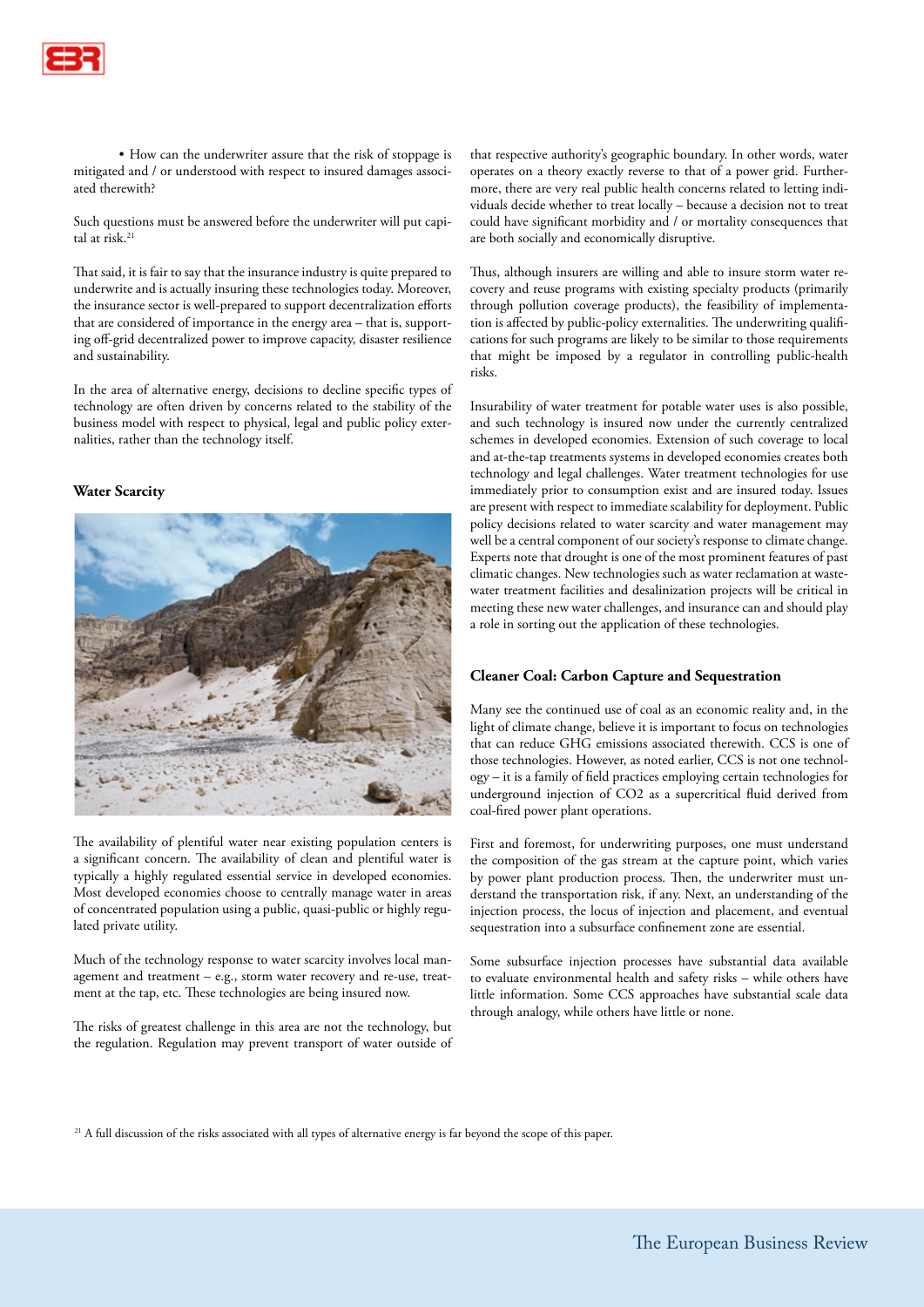Much data exists as to the behavior of injected supercritical gases used in the enhanced oil recovery process (EOR). Such injections are made into petroleum reserves and have been made on moderate scale when compared with demand that will arise when used for sequestration of CO2 emissions streams from coal-fired power plants. Petroleum reserves present specific geo-chemical and strategraphic characteristics and behaviors.

However, for logistical and other reasons, use of other types of subsurface sequestration geology may be desirable for purposes of CCS – namely deep saline structures and unmineable coal seams. Unfortunately, little if any real, practical data is publicly available with respect to the performance of the latter two types of sequestration subsurface structures. As such, data that is not currently public must be made available to underwriters for analysis and / or publicly available data must be generated to permit a credible insurability analysis. However, if analogous systems behavior can be demonstrated, insurability qualification may be achieved.

As noted earlier, risk mitigation requirements to qualify for insurability may be different as a result of the specific technology and the specific physical conditions – and insurance premiums will reflect those costs – e.g., risk price indications.

Because public data is lacking and little or no loss analysis modeling has been performed with respect to specific emissions streams, some of the public is quite concerned about plans to store this supercritical CO2 underground. Many stakeholders discuss concerns about the potential pollution of groundwater and / or release of large volumes of CO2 above ground – which could cause asphyxiation or result in other natural disasters. These concerns lead to calls for assurances about safety. That dialogue has quickly turned to demands for financial assurance – in a non-specific form – for extensively long periods of time. It is unclear that demands for financial assurance bear any reasonable relationship to the actual risks presented by this technology. Further, the demands have escalated to terms of up to 1,000 or more years in tenor – essentially in perpetuity. These demands have quickly led to countervailing demands for indemnity of the designers, constructors and operators of such sequestration facilities. Proper risk analysis and market-driven risk management solutions should be used to break the impasse in a manner likely to result in the most efficient solution.

The dialogue with respect to IGCC and CCS has focused on the physical and tort liability risks associated therewith as part of an overall dialogue regarding the financial risks associated with developing and implementing IGCC and CCS. So far, in the process, we have learned that CCS is not appropriately addressed as a monolithic risk.

In fact, the actual geologic structure of choice for sequestration may result in a huge impact on the insurance industry's willingness to assume liability for damages. Because some types of geologic structures have a long-standing history of being able to retain gases in a stable manner, such structures may be immediately insurable, where other underwriting criteria are satisfied. The insurance industry has a proven history of insuring enhanced oil recovery (EOR) activities to which both technology and geological / physical asset analogies can be drawn for risk profiling purposes. By contrast, other types of geologic structures may not have such backgrounds; at least the data is not publicly available at this time for the history of successful operation as a sequestration structure. Consequently, while engineers may have considered both

processes as viable opportunities for CCS, the underwriters cannot. The implications for insurance availability and natural advantage based upon physical asset ownership could be significant in determining the feasibility of further developments and implementing CCS technologies. The availability of insurance and other risk management tools for both CCS short- and long-term liability is essential in determining stakeholders' willingness to support development and implementation of this technology as a climate risk-mitigation tool.

Unfortunately, the demands for first-dollar indemnity could send a zero-dollar price risk signal to the purveyors and operators of such technologies and disincent innovation. If probabilistic risk analysis reveals liability risks with extreme tenor, then a combination of risk-transfer insurance, alternative risk management solutions and indemnity, or limitation of liability may be required – in addition to price subsidy to incent the responsible and sustainable deployment of CCS.

# **Conclusion**

Insurance at its core is a risk-management tool. The insurance underwriting process is designed to analyze risks. To the extent that such risks are insurable, in part or in full, the insurance sector sends price signals about that risk in the form of premium charges. The underwriting process consequently allows for a risk-based differentiation of new technologies.

The provision of risk management solutions by private insurers is also firmly embedded in the structure of our market economy. Insurers deploy labor and capital to underwrite risks. They have to be mindful that the resources of production are scarce and must be allocated to their most efficient use. It would be economically wasteful – and ultimately not sustainable – to use insurance to foster excessive investments in new climate technologies. Insurance is a business. The profitability of insurance is the benchmark for its service to society –including when used to support new climate technologies through the process of underwriting.

Public-policy makers should endeavor to consider solutions that accelerate deployment of new technologies to combat climate change in a manner embracing the use of insurance and allowing insurance practitioners to send relevant signals regarding price and risk management options. Public-policy makers should consider insurance as a tool to accelerate responsible deployment of GHG emission reduction technologies. Public-policy makers should avoid subsidies that mask risk and can otherwise be parsed and managed effectively by private insurance. In so doing, society is assured of maximum true economic and technological sustainability in an environment of rising seas, increasing storm frequency and severity, and increasing water-distribution challenges – thus permitting and promoting efficient, effective technologies to mitigate the effects of climate change.